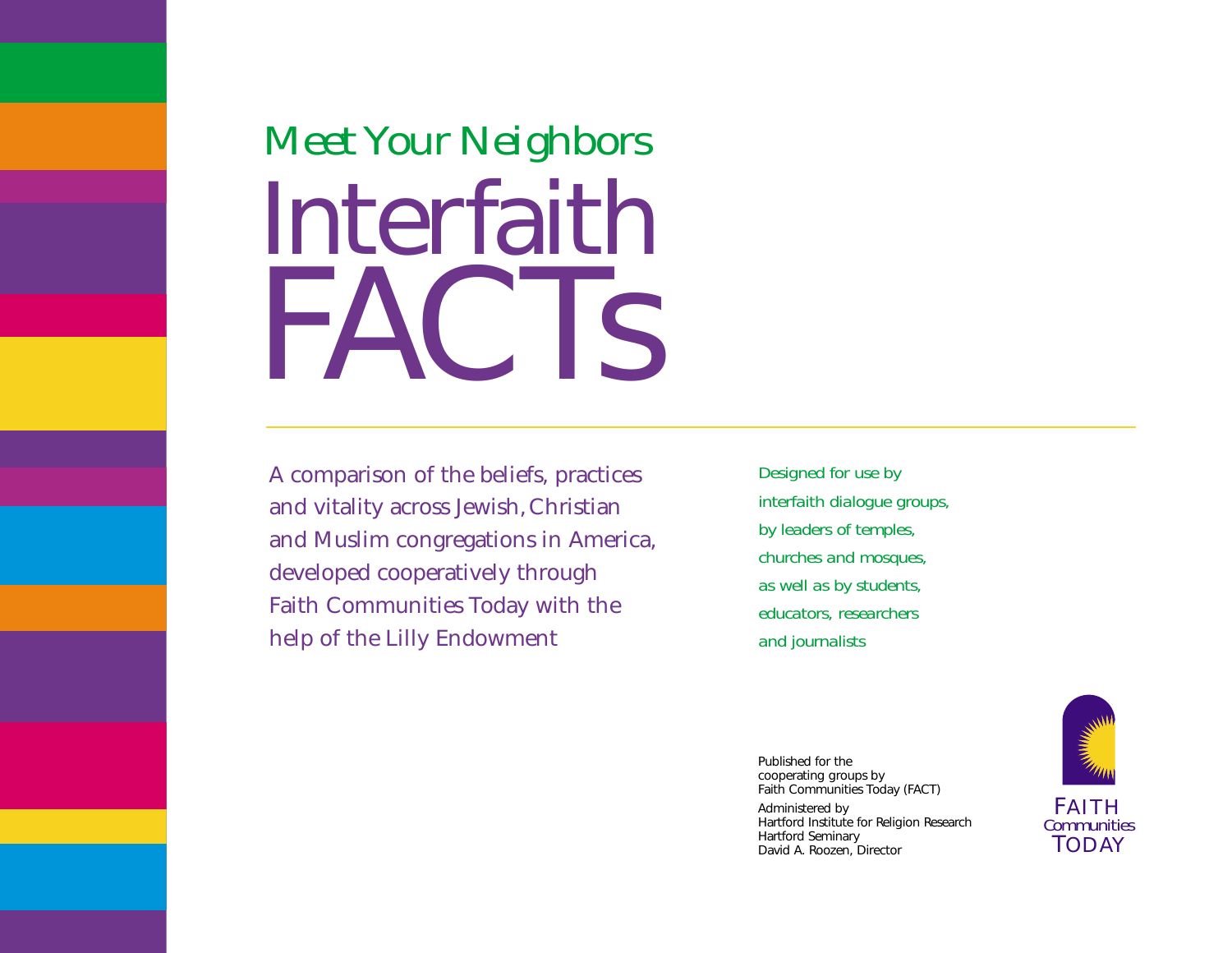# Interfaith FACTs

A comparison of how your neighbors worship and practice their faith

he values of the Hartford Seminary community include respect for the other, interest in the belie<mark>fs and</mark> world<mark>view of the</mark><br>other, and openness to the possibility that encounter and relationship with the other may in surp

This new report reflects the importance of this interfaith dialogue, both to understand the other and to understand ourselves better. We are confident that the information presented here will encourage dialogue that will lead to new and unexpected relationships among the various faith communities represented in the *Faith Communities Today* study.

By definition a dialogue is somewhat open ended. It is a journey that has not been precisely mapped. It is a process of mutual discovery which promises the possibility of something new emerging, perhaps something no one has dreamed of or expected, a realigning of the self perhaps, a reshaping of one's own hopes and dreams. We encourage you to read and reflect on this report in this spirit of discovery.

It is a part of our mission as Hartford Seminary as well as a great privilege to be able to play this important public role. Today, after the tragic events of September 11, the participation and leadership of Hartford Seminary in these now widening and increasingly urgent conversations feels more like an institutional responsibility or, speaking like my Calvinist ancestors, even a call from God to serve the wider public even more than before.

This report is an example of what Hartford Seminary does so well, linking scholarship with faith in practice and a commitment to interfaith dialogue. The first *Faith Communities Today* report, "A Report on Religion in America Today," was an important first step to increased sensitivity to the United States' pluralistic religious landscape. This second report, "Meet Your Neighbors: Interfaith Facts," asks you to take the next step, to open yourself to learning about, talking with and relating to people whose faith traditions differ from yours.

Heidi Hadsell President, Hartford Seminary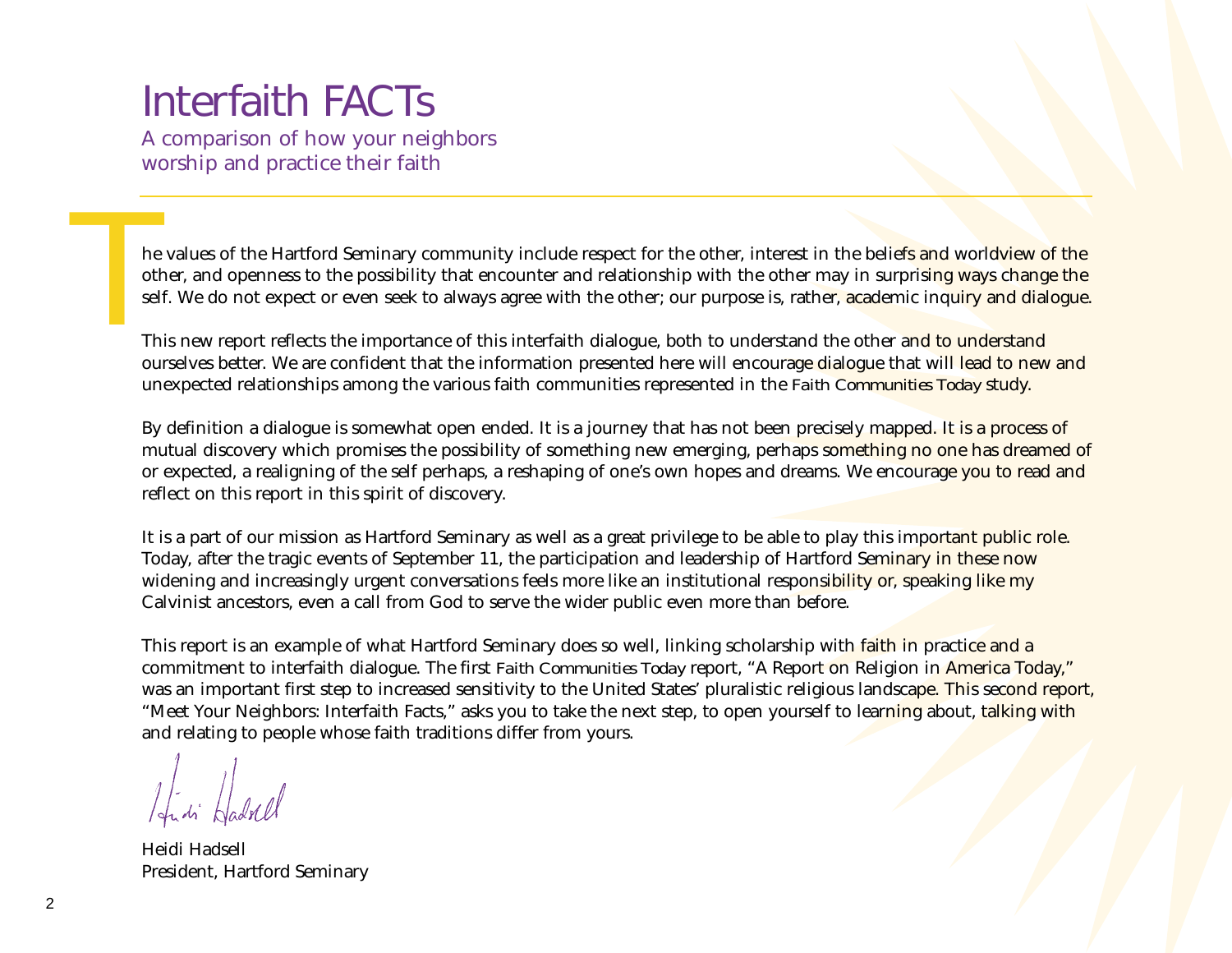## *Meet Your Neighbors:* **Interfaith FACTs**  *Errata*

*With Our Apologies!!* 

**The map showing the distribution of Muslim Mosques on page 5 inadvertently repeated regional percentages from the preceding map. The correct figures are:** 

| <b>Northeastern States</b>  | $27\%$ |
|-----------------------------|--------|
| <b>Southern States</b>      | 30%    |
| <b>North Central States</b> | 8%     |
| Western States              | 15%    |

**Figure 18 shows percentages of congregations involved in or supporting programs for migrants and/or immigrants.** 

**Figures 19-22 show the percentage of congregations engaging in interfaith activities rather than both interfaith and ecumenical activities.** 

**The following percentages can be added to the pie charts showing the periods of founding for the various faith families:** 

| <b>Faith Family</b>                    | <b>Before</b> | 1945- | 1966- | 1990- |
|----------------------------------------|---------------|-------|-------|-------|
|                                        | 1945          | 1965  | 1989  | 2000  |
| <b>Oldline Protestant Churches</b>     | 76%           | 14%   | 8%    | 2%    |
| <b>Roman Catholic Parishes</b>         | 69%           | 21%   | 8%    | 2%    |
| <b>African American Churches</b>       | <b>51%</b>    | 23%   | 21%   | 5%    |
| <b>Reform and Conservative Temples</b> | 47%           | 32%   | 16%   | 5%    |
| <b>Orthodox Christian Churches</b>     | 52%           | 15%   | 24%   | 9%    |
| <b>Evangelical Protestant Groups</b>   | 38%           | 25%   | 26%   | 11%   |
| <b>Muslim Mosques</b>                  | 5%            | $7\%$ | 58%   | 30%   |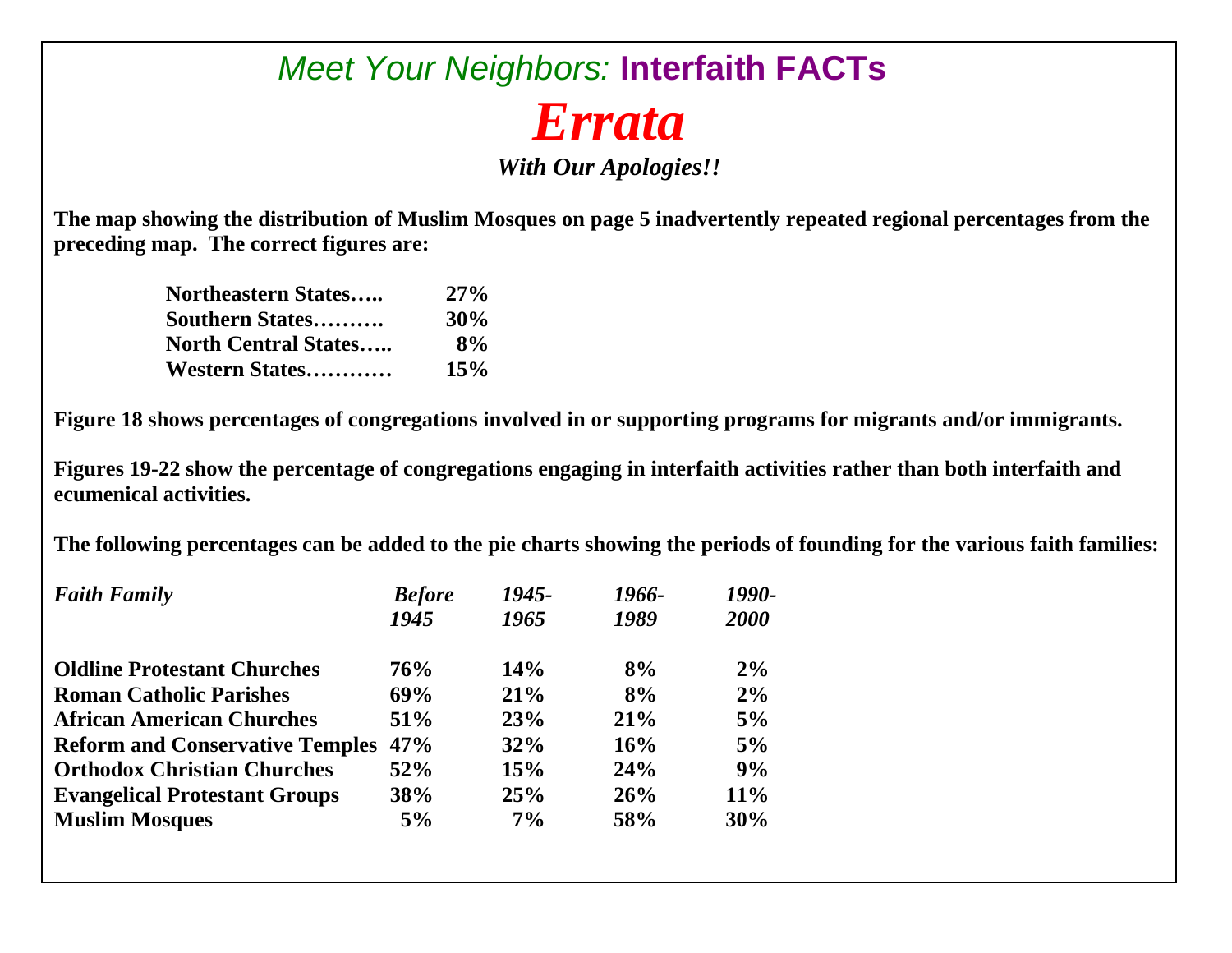# America's New Interest in Interfaith Issues

*by Carl S. Dudley and David A. Roozen*

The minor conflicts and raging wars at the beginning of our 21st century make us even more aware that religious intolerance feeds on ignorance and misinformation and that this intolerance is perpetuated by the absence of contact among peoples.

The consequences, often tragic, are readily apparent every day. Even within the remarkable pluralism of the United States – and even with our remarkable, 24/7 access to more information than anyone can consume – the majority of us lack appreciative understanding and contact with persons of other faiths.

Especially after 9-11, the information reported on the following pages is uniquely significant. It represents the views and practices of faith groups that feel and often express tensions that originated in other parts of the world. In these pages, we discover that each faith community offers nurture and affirmation of members, and that each proclaims its commitment to peace in the human community.

At the same time each group has its own boundaries and truth claims that make dialogue difficult. Every faith community has a hard side that makes judgments, seeks justice, and is prepared to struggle (in various ways) against the intervention by others upon areas it considers sacred.

Any group that measures itself by its best and others by their worst destroys dialogue. By contrast, the *Faith Communities Today* study compares the responses of 14,301 pastors, rabbis, imams and other key informants, who reported on their congregations. The differing profiles that result suggest neither positive nor negative evaluations. Rather they define the unique character of each community.

In the brief comparisons among these profiles Muslims and Jews in the United States can discover how much they have in common, as well as points at which they may be significantly different. Orthodox and Catholic Christians can find

similarity in faith practices even if doctrines take distinct forms and emphases. Protestant groups that often define themselves by their differences can explore the strengths of common beliefs even as they anchor faith in their uniqueness. All will see themselves and the other more clearly.

In a medieval story, a scholar from Paris studied for two years in London. On his return he was asked what he learned about London. He replied that during his travels he learned much about the British town but even more about his home city. Many who engage in dialogue across religious differences have similar experiences. Faith communities, also, learn a great deal about themselves as they compare themselves with other groups.

FACT is a cooperative effort of the 41 denominations and faith groups in America represented on the following pages, reflecting the practices and convictions of more than 90% of those who worship regularly. It is funded jointly by the Lilly Endowment and by the cooperating religious bodies. The results of the full study can be accessed through the web site at **www.fact.hartsem.edu**. Based on that study, this publication will help you look at your own faith community alongside congregations other faith groups.

After observing the broad strokes that map the size and distribution of America's faith communities, you can explore the emphasis congregations give to different personal practices and social views within seven religious bodies. We invite you to sense the dynamics of growth, vitality and community outreach among the groups and consider similarities and differences among the professional leaders.

In each of these areas you have access to basic information as you seek to build on the positive elements in your tradition as a church, parish, assembly, temple or mosque. We believe you will learn more about yourself – even as you more clearly discover your religious neighbor.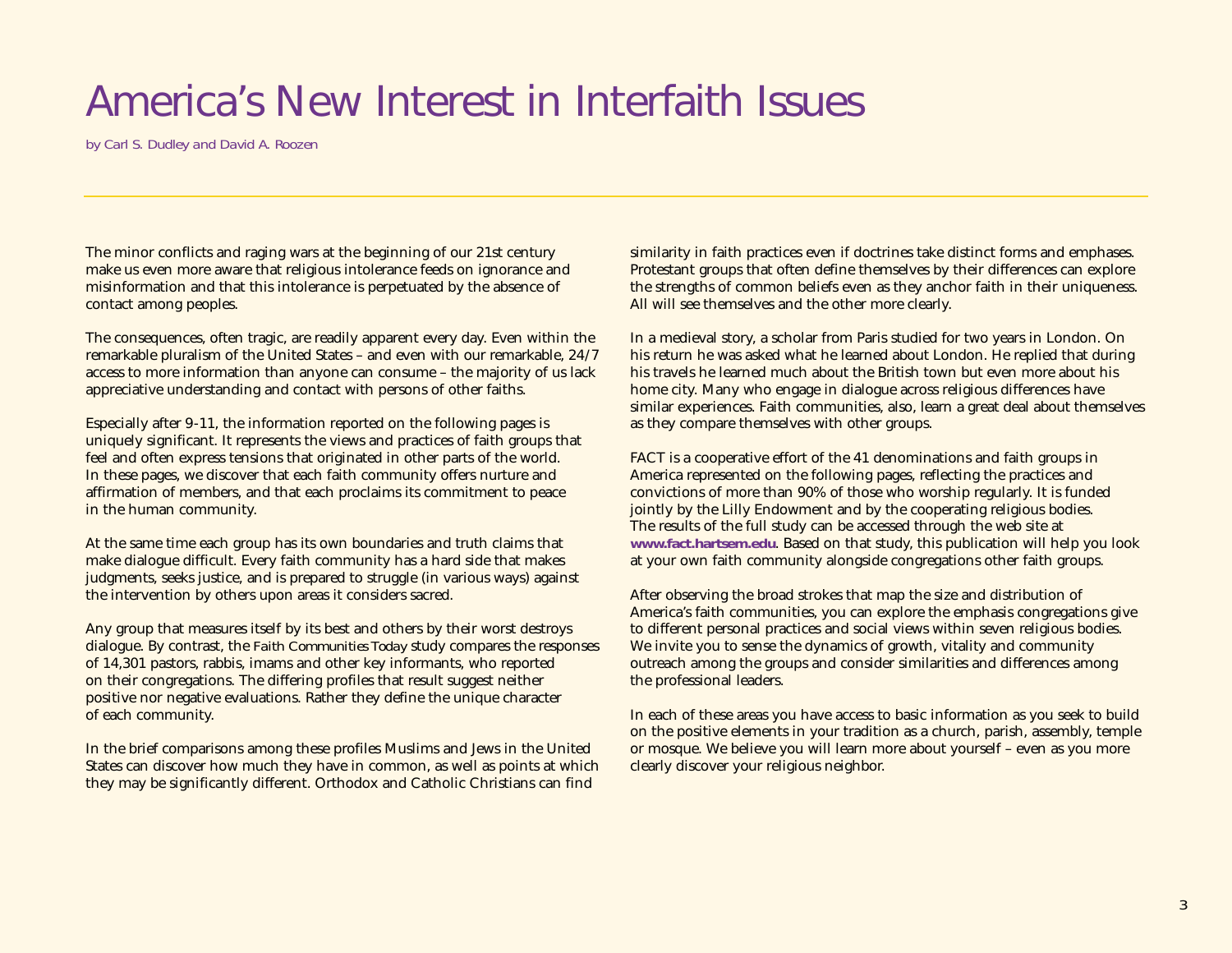### Getting These Interfaith FACTs

The data presented on these pages was gathered in late 1999 and early 2000 by the faith groups themselves working collaboratively as part of Faith Communities Today. In each case, professional researchers used representative samples of their faith group's congregations. They asked key informants to answer carefully constructed questions about their congregations.

Researchers from 41 denominations identified several dozen common questions. Because the meanings of words or phrases may differ in the various faith groups, researchers sometimes changed the phrasing of specific questions. A few topics important to some groups were regarded as less interesting by others, and were omitted by the latter groups. As a consequence, the FACT survey does not provide comparable data on all topics.

On this and the facing page, the maps show the regional distribution of congregations in each of the faith families; the first pie chart indicates the proportion of congregations located in rural, urban or suburban settings.

The second pie chart reveals how recently the faith group's congregations were founded. (Many congregations, it should be noted, were established significantly earlier than 1945; that year was selected by researchers because it marked the beginning of the post World War II building boom.) As you look at these pie charts, what do the location of congregations and the periods when they were founded suggest about your faith group?

The bar graph offers a comparison of five areas in which congregations serve their local communities. Other forms of service are shown on page 9. These pages provide the grist for significant discussions.

### The Seven Faith Families

Oldline Protestant Churches American Baptist Churches Christian Church (Disciples of Christ) Episcopal Church Evangelical Lutheran Church in America Presbyterian Church (U.S.A) Reformed Church in America Unitarian Universalist Association United Church of Christ United Methodist Church

Roman Catholic Congregations

#### African American Churches

African Methodist Episcopal Church African Methodist Episcopal Zion Church Christian Methodist Episcopal Church Church of God in Christ National Baptist Convention of America National Baptist Convention U.S.A. Progressive National Baptist Convention

#### Reform and Conservative Temples

Union of American Hebrew Congregations United Synagogue of Conservative Judaism

#### Orthodox Christian Churches

Albanian Orthodox Diocese of America American Carpatho-Russian Orthodox Greek Catholic Diocese Antiochian Orthodox Christian Archdiocese of North America Bulgarian Eastern Orthodox Church Greek Orthodox Archdiocese of America Orthodox Church in America Romanian Orthodox Archdiocese in America and Canada Serbian Orthodox Church in America Ukranian Orthodox Church of the U.S.A

#### Evangelical Protestant Groups

Assemblies of God Christian Reformed Church Church of the Nazarene Churches of Christ (Non-instrumental) Mennonite Church U.S.A. Non-denominational Bodies Seventh-day Adventist Church Southern Baptist Convention

#### Muslim Mosques

#### **Oldline Protestant Churches**

Oldline Protestant statistics in this booklet represent the combination of data developed by denominational research staff.



#### **Orthodox Christian Churches**

Combined data for Orthodox Christian bodies was gathered under auspices of Standing Conference of Orthodox Bishops in America.

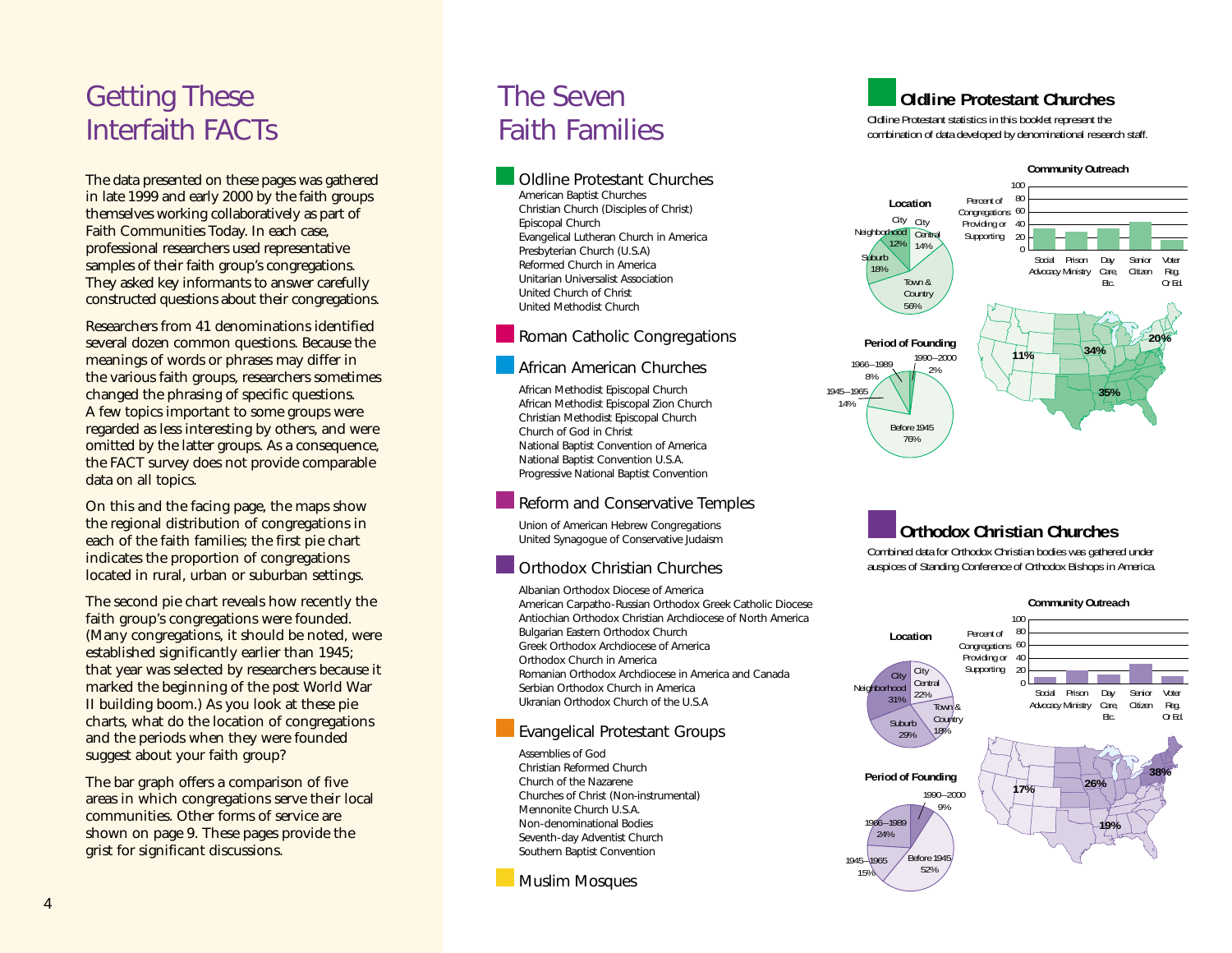#### **Roman Catholic Congregations**

Roman Catholic data was assembled by researcher staff in the New York and Seattle archdioceses.







### **African American Churches**

Statistics from African American Churches were gathered by research staff at the Interdenominational Theological Center in Atlanta, GA.



#### **Muslim Mosques**

Statistics on Muslim Mosques were gathered at Shaw University in Raleigh, NC, under the auspices of the Council for American Islamic Relations.



### **Reform and Conservative Temples**

Data on Conservative and Reform Jewish temples was assembled at the Brandeis University Center for Modern Jewish Studies, Waltham, MA.

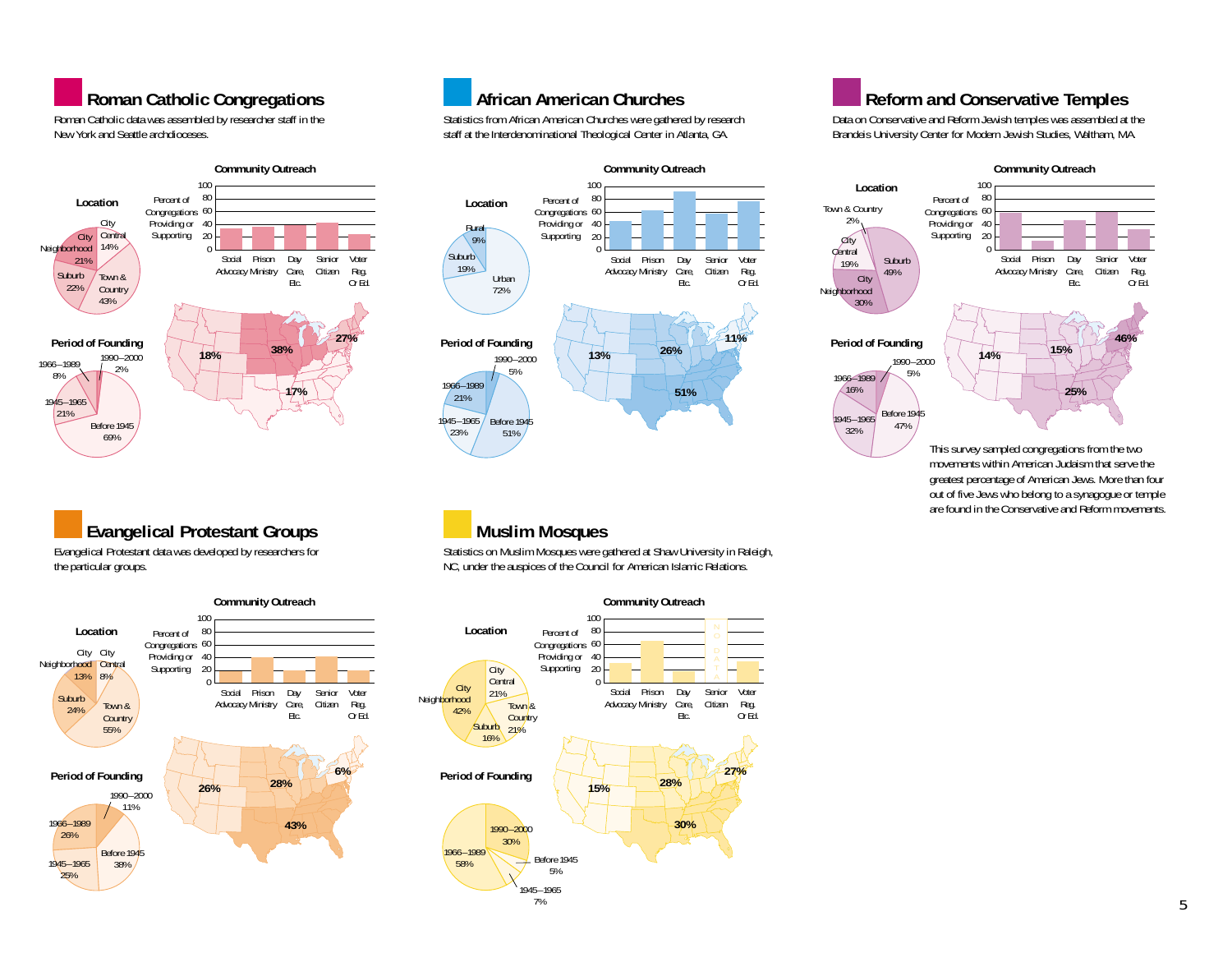### Religious Practices Encouraged by Congregations

Figures show the percentage of congregations that 'highly emphasize' various practices in their worship and teaching.

Faith families that did not include a question in their surveys are not shown in the figures below.

Personal religious practices often are central to strategies for preserving and transmitting faith traditions. Practices – including Sabbath observance, dietary requirements, and the display of religious symbols in the home – become distinguishing characteristics of individuals, congregations and faith groups.

That is why the researchers who planned the FACT study were so interested in the ways temples, churches and mosques encourage personal religious practices. In wording their questions, researchers used terms their constituents would recognize. The Jewish questionnaire, for example, changed "holy day observance" to "keeping Sabbath," (Figure 5) and "dietary restrictions" became "observing kashrut" (Figure 4).

Because they were studying the life and practices of congregations, researchers asked about the degree of emphasis placed on such practices during worship and in educational programs. For example, in their worship and education Evangelical Protestant congregations may place greater emphasis on abstinence from premarital sex (Figure 8) than the emphasis given to the display of religious objects in the home (Figure 6). Orthodox Christian and Roman Catholic parishes may emphasize fasting (Figure 3) more than Oldline Protestant churches. On the other hand, the Muslim tradition of abstinence from alcohol (Figure 7) may be so strong that greater emphasis in worship and







Fig. 2 **Family Devotions**



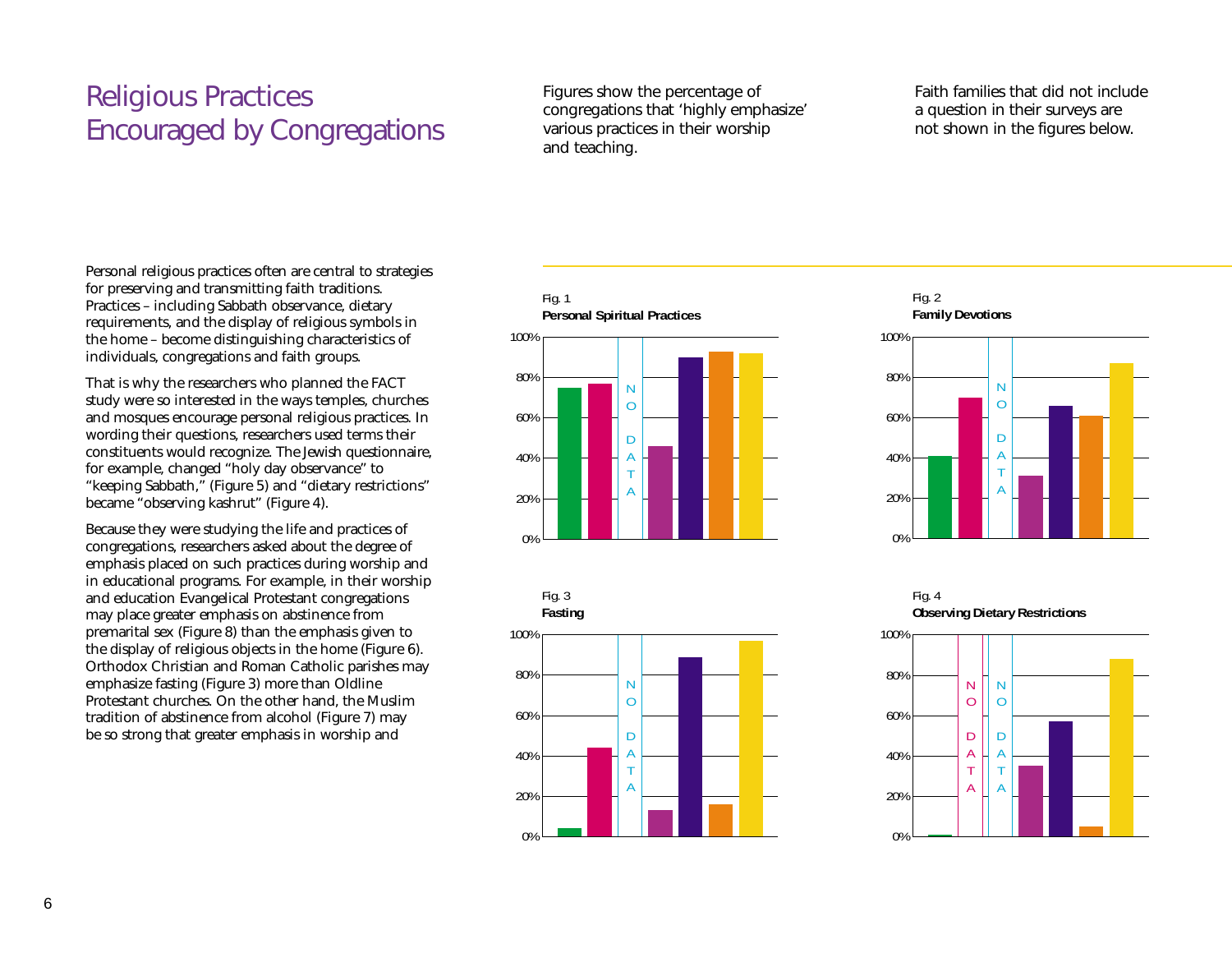**Oldline Protestant Churches** Roman Catholic Congregations **African American Churches** Reform and Conservative Temples **Corthodox Christian Churches Exangelical Protestant Groups Muslim Mosques** 









education may be less necessary. The figures presented indicate the percentage of congregations which place "high emphasis" on the practices noted in worship and education, and reflect the importance congregations attach to reinforcing these elements of their traditions.

African American researchers omitted all of these questions, both because they wanted to look at several unique topics and because it was necessary for them to limit the number of questions. Roman Catholic researchers omitted questions on dietary restrictions and abstinence because those are considered well-known teachings of that church.

Several religious groups in one small American city used the FACT survey (available at **www.FACT.HartSem.edu**) at the same time. One Disciples of Christ congregation spent considerable time discussing their lack of emphasis on fasting as compared with data from a neighboring mosque and Orthodox Christian parish. They decided that fasting could be a very important spiritual discipline – and that the members might be healthier as well!

As you and your neighbors discuss the emphasis your congregations place on personal religious practices, you might consider how your faith traditions are being demonstrated and passed on to the next generation through particular practices.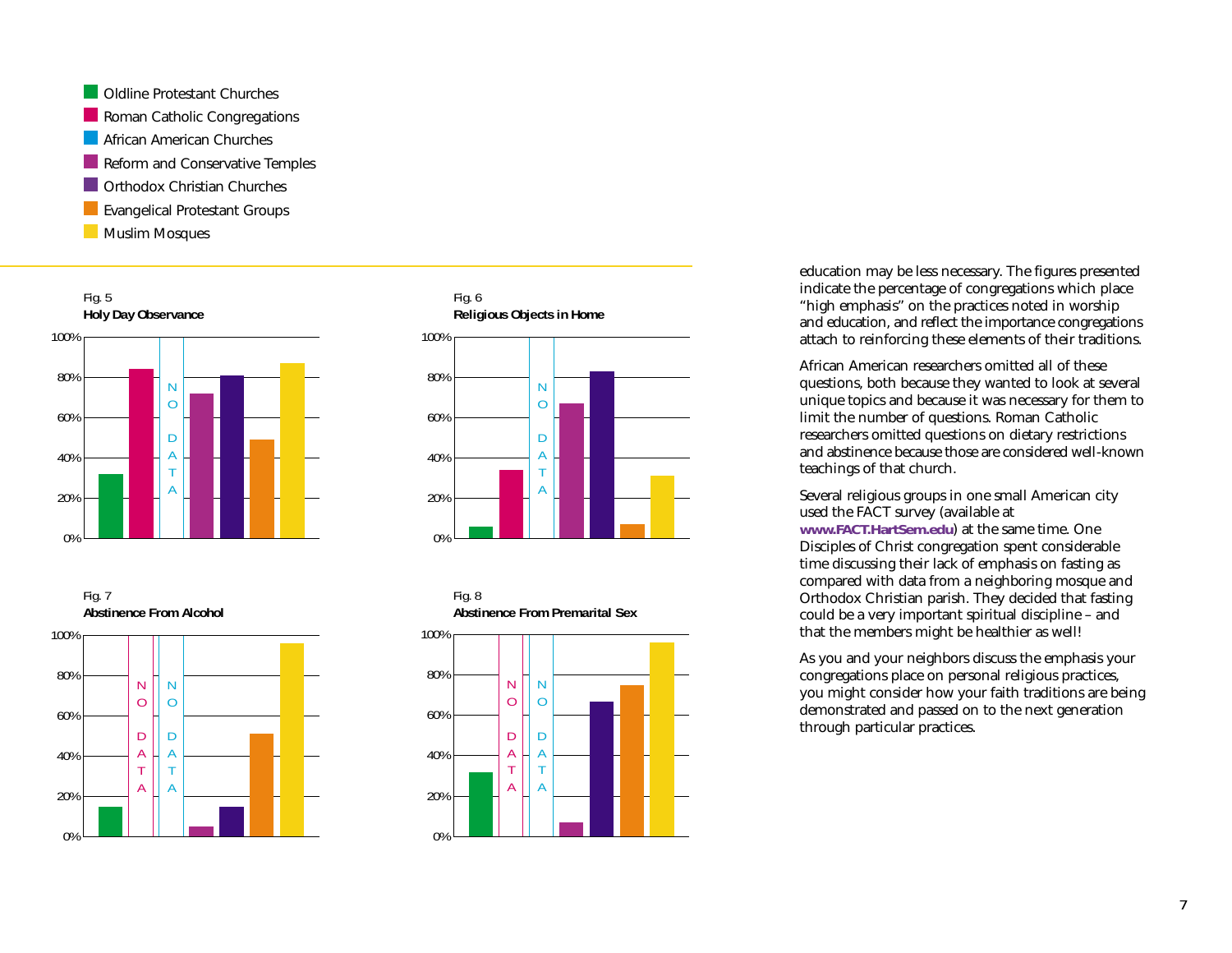### Social Views and Community Outreach in Temples, Churches and Mosques

It is helpful to compare how temples, churches and mosques understand themselves and also to consider how the content of the sermons may reflect differences in needs or emphasis among faith groups. FACT researchers asked about both topics. The key informants were asked, "How well do the statements 'our congregation is working for social justice' and 'our congregation is a moral beacon in the community' describe your congregation?" Respondents were given five choices, from "hardly at all" to "very well." Figures 9 and 10 show the percentages of respondents who felt that the statements reflect the identity of their congregations "quite well" or "very well." (Catholics responded to the statement "Our parish makes a difference through moral and ethical teachings.")

Respondents also were asked about the frequency of sermons on "social justice or social action" and on "personal spiritual growth." Figures 11 and 12 show the percentages of respondents who reported that these topics were the focus of preaching "always" or "often." For all traditions, sermons on spiritual growth are much more frequent than messages on social justice. Although most congregations do not see themselves as highly engaged in social justice, many groups in every tradition understand their role as promoting spiritual growth.

In addition to the community involvement reported on pages 4 and 5, the vast majority of congregations are involved in some form of community service either directly or in cooperation with another organization (Figures 13-18). As you and your neighbors discuss these issues, you might look at how your traditions are reflected in sermons and in community projects.

#### Faith families that did not include a question in their surveys are not shown in the figures below.





#### Fig. 10 **Being a Moral Beacon in Community**



Fig. 12 **Sermons on Spiritual Growth**

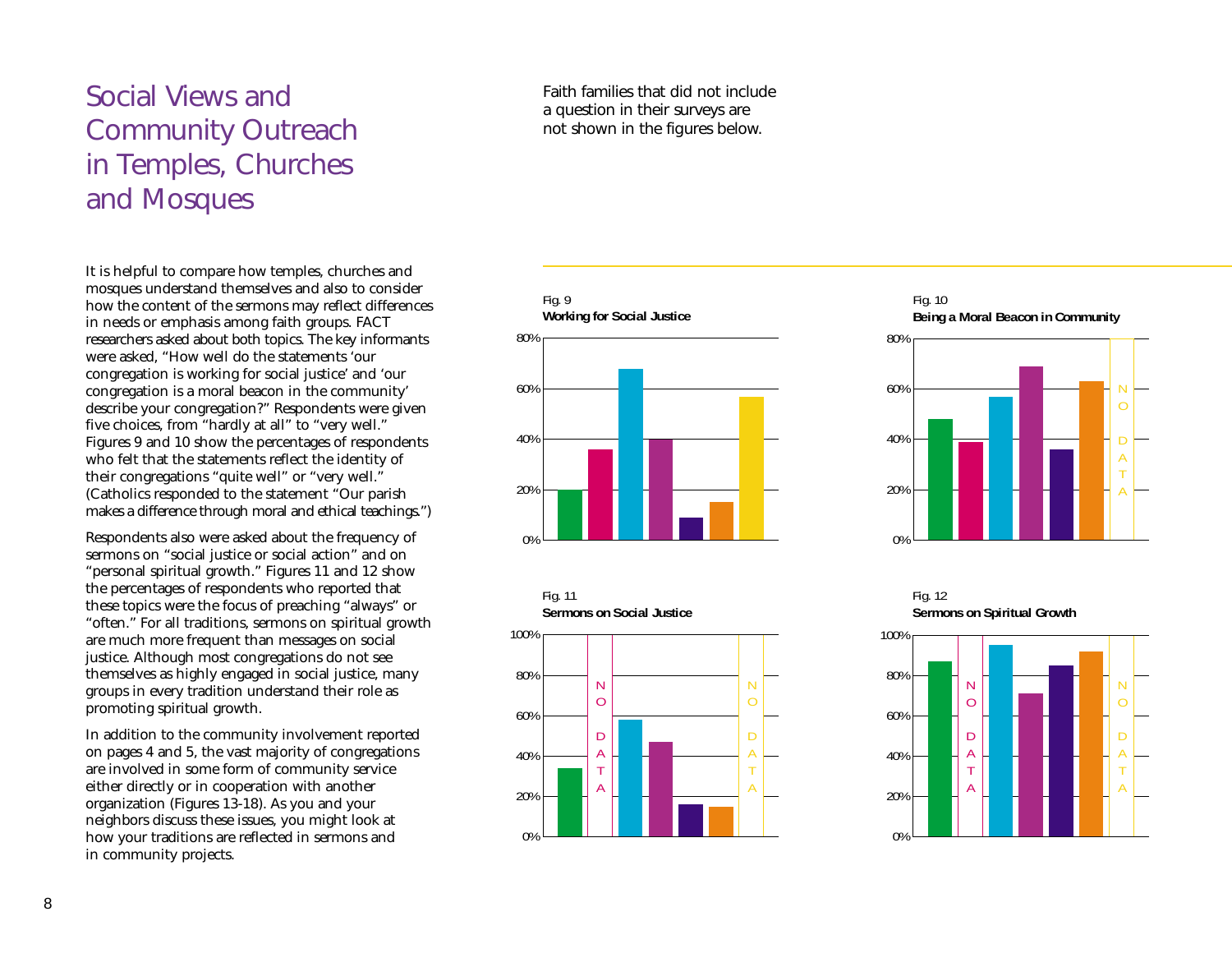**Oldline Protestant Churches** Roman Catholic Congregations **African American Churches** Reform and Conservative Temples **Orthodox Christian Churches Exangelical Protestant Groups Muslim Mosques** 









Fig. 15 **Substance Abuse Programs** 



Fig. 18 **Programs for Immigrants and/or Migrants** 

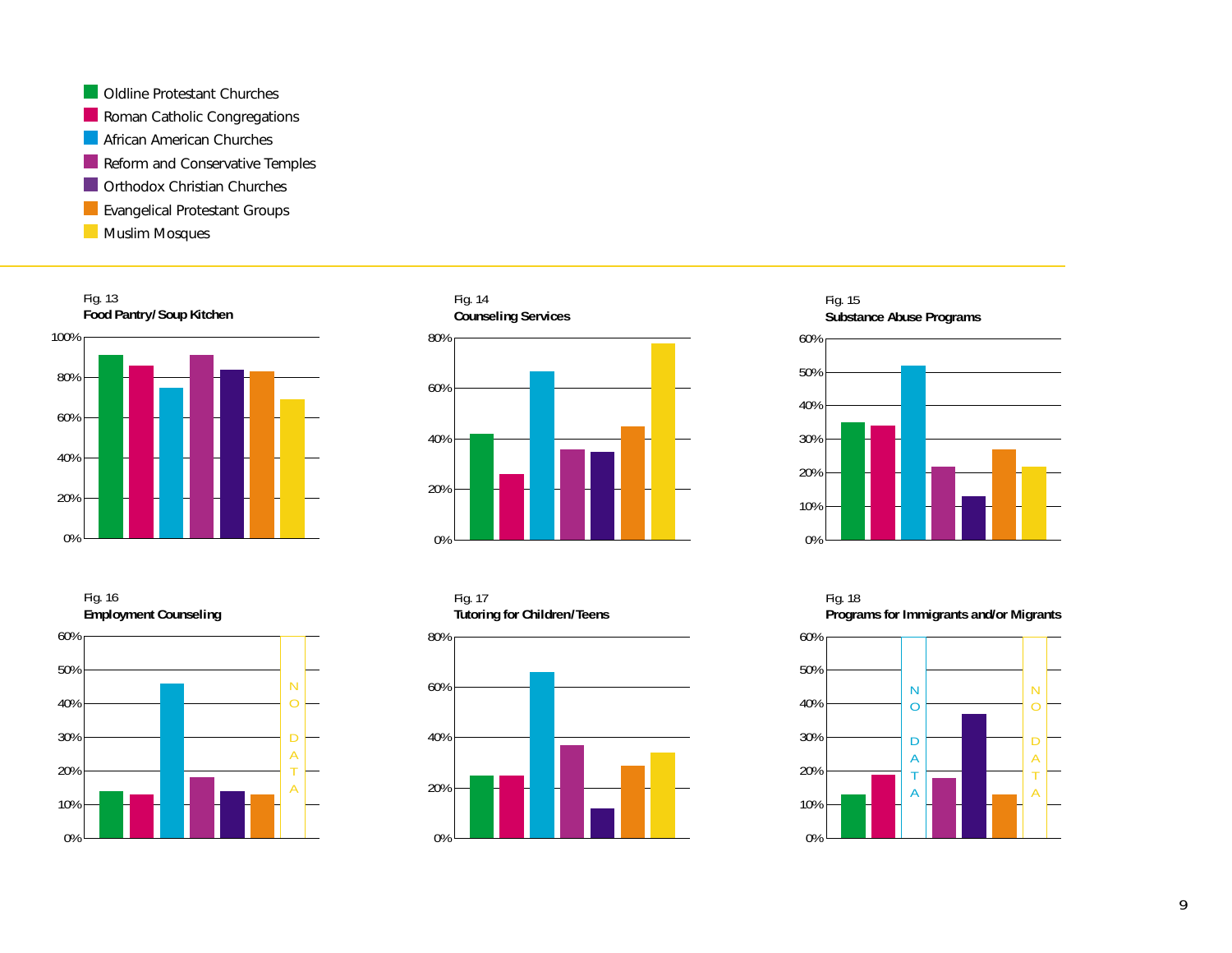### Interfaith and Ecumenical Activities

Figures 19-22 show the percentages of congregations engaging in interfaith activities. Figure 23 shows the percentage that has a clear sense of purpose. Faith families that did not include a question in their surveys are not shown in the figures below.

The interaction of temples, churches and mosques is of increasing significance. Shared worship services, joint service projects, and participation in interchurch or interfaith councils of congregations are examples of the variety of ways in which faith experiences among different groups may be linked. The FACT survey, designed even before 9/11, sought to document the evidence of such relationships.

While the nation-wide results displayed in Figures 19 to 22 are interesting in their own right, they invite comparison with your own community's experience. How frequently is your church, temple or mosque involved in joint worship, in celebrations or programs other than worship, in joint social outreach or service projects? Does it participate in an ecumenical or interreligious council? Do the clergy of your community enjoy a ministerial or other professional association? Why or why not? Do you and your neighbors know and appreciate your similarities and your differences, and do you build on these?

Many Christian congregations are located outside urban areas where there is less religious diversity, reducing the opportunities for inter-religious events. Opportunities for common activities among Christian bodies are generally available, but events that involve temples and/or mosques are more likely to happen in major population centers. As the pie charts on pages 4 and 5 indicate, Jews and Muslims are more likely to live in cities and suburbs. That fact, in itself, may account for some of the disparities shown in the figures in this booklet.

It should be noted that the African American researchers focused on a different question, concerning inter-racial rather than interfaith events; those responses are not included.





#### Fig. 20 **Programs Other than Worship**



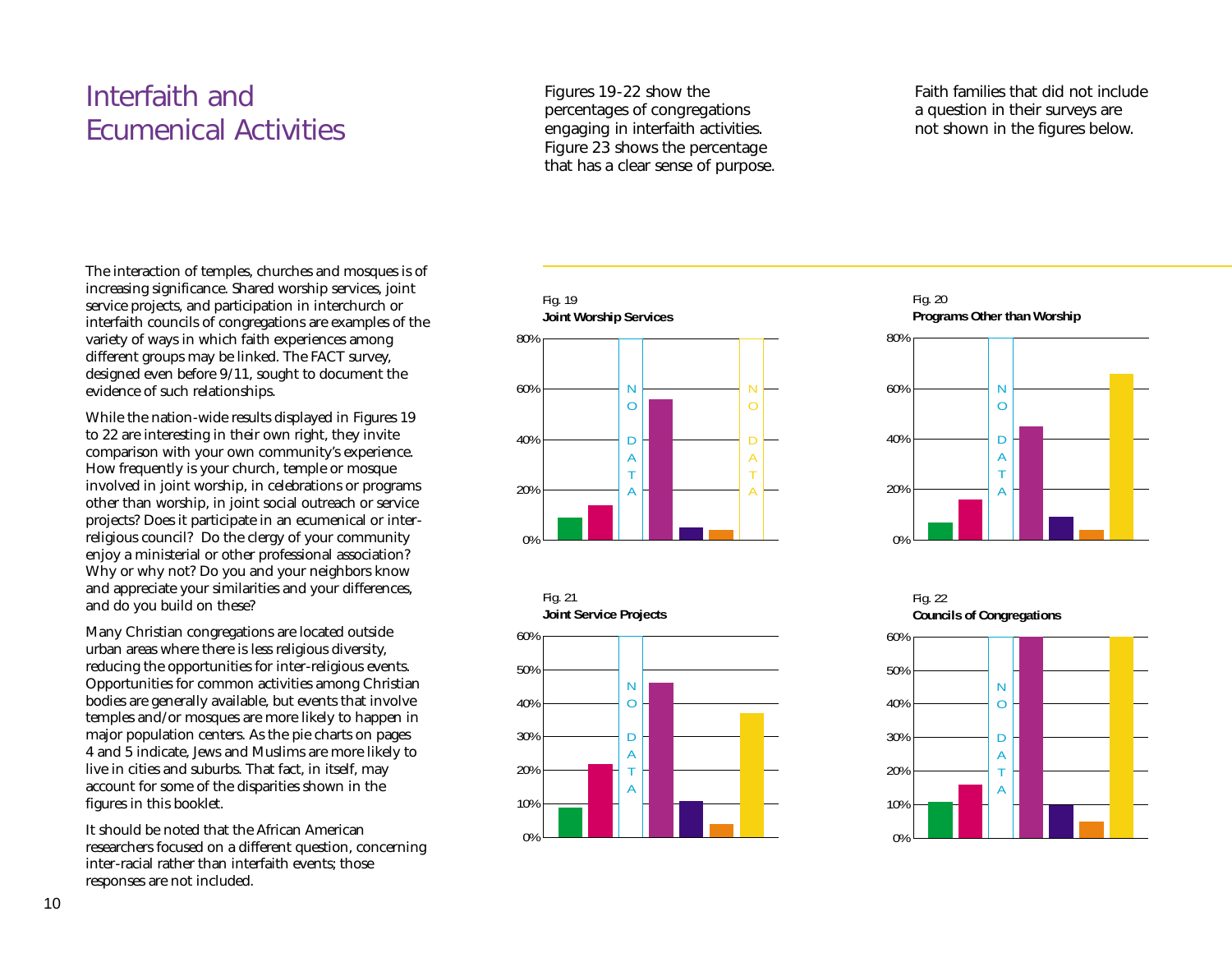





5%

### Increased 5% or More Stayed the Same Decreased 5% or More

Prot.

R.C. Black Jewish Orth. Evang. Mus.

Prot.

0%

Old Prot.

### Sense of Purpose and Growth of Temples, Churches and Mosques

The researchers who developed the FACT surveys were eager to discover any possible relationship between a congregation's sense of purpose and the level of participation. They asked key informants several questions about congregational identity, including one seeking to measure whether the temple, church or mosque had a clear sense of purpose.

Respondents were asked to indicate, on a scale of one to five, how accurately the statement, "Our congregation has a clear sense of mission and purpose" represented them. Figure 23 indicates the percentage of those who said the statement described their congregation "very well" or "quite well."

The same congregations were asked to report whether, since 1995, there had been an increase or decrease of at least five percent in participation, or whether participation stayed about the same. The responses displayed in Figure 24 seem to indicate a correlation between the two topics.

You and your neighbors may wish to discuss whether this applies in your temples, churches or mosques. If you would like to compare your own evaluation with those of other congregations in your particular denomination, you can find that data in an interactive website at **www.FACT.HartSem.edu**. Additional information is available in the "Report on Religion in the United States Today" (see back cover).

Responses to other questions about congregational identity are displayed in Figures 25, 26 and 27.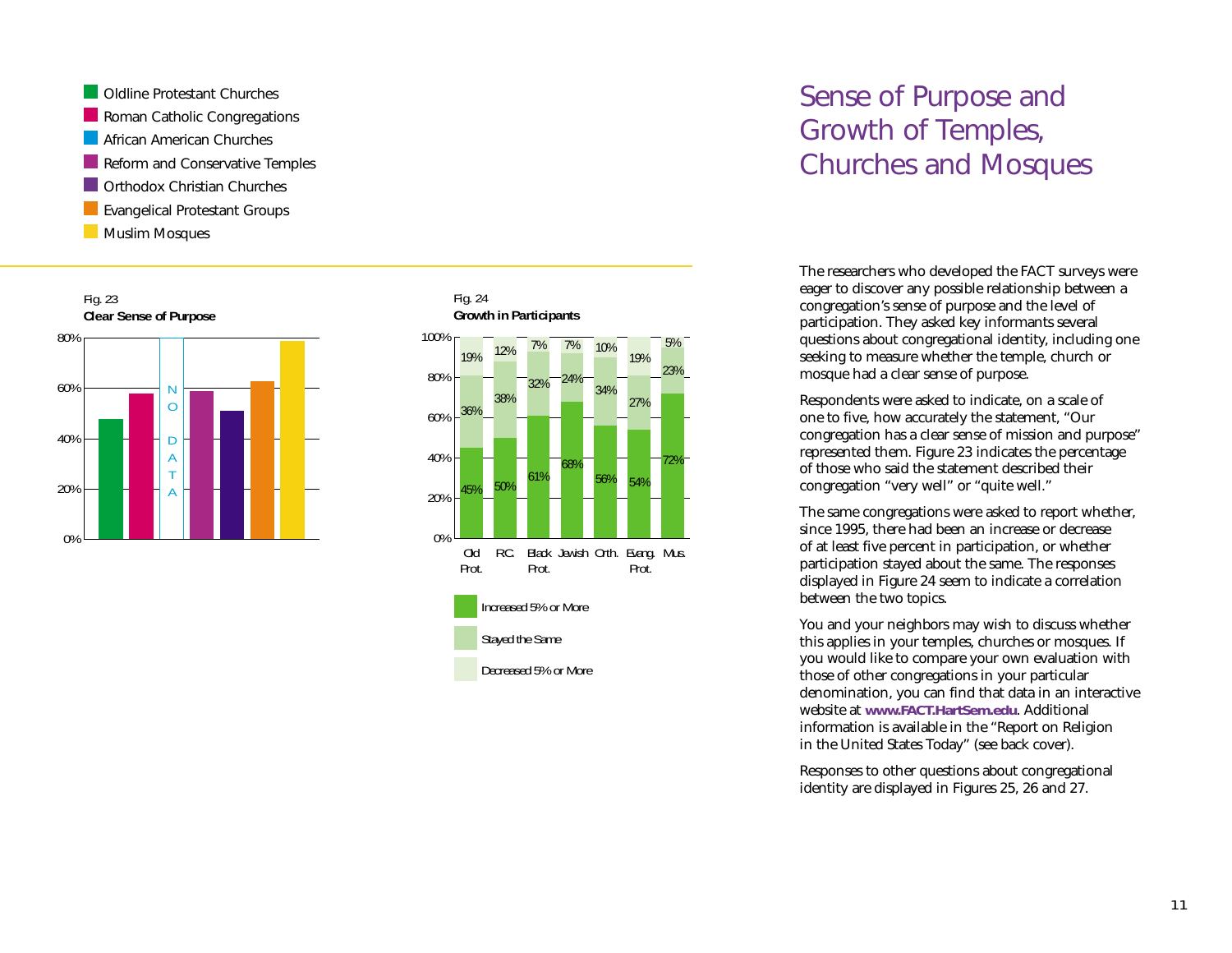### How Jews, Christians and Muslims Feel about Their Congregations

Faith families that did not include a question in their surveys are not shown in the figures below.

Serious efforts in getting to know our neighbors will take us beyond the formality of meetings and activities and even beyond agreed upon common projects. We understand our neighbors best – and they understand us best – when together we learn and talk about the life of the communities of faith to which we belong. This may be especially true when we share our feelings about our congregations.

The researchers who worked together in FACT sought to get beneath the surface with several questions about congregational identity. Respondents were invited to indicate the extent to which their temples, churches or mosques "feel like a large, close-knit family" and are "spiritually vital and alive." Figures 25 and 26 display the percentages of the respondents who said that the characterizations fit their congregations "very well" or "quite well."

How well do these statements describe your situation? As you compare your community of faith to the nationwide percentages, you can not only share how you feel about your own congregation, but you can describe specific ways that the human and spiritual needs of members are met both within and across religious traditions. What can you learn from the experiences of others to strengthen the ways in which the needs of your members are met?

Another important measure of a congregation's approach to its community is the extent to which newcomers are easily assimilated. The six groups who asked that question (see Figure 27) seem very much alike. Is that also true of your congregations? What are some of the different ways new members are welcomed and integrated in your congregations? How do you welcome persons of other faith traditions?





T

#### Fig. 26 **Spiritually Vital & Alive**



Fig. 28 **Through Newspapers**



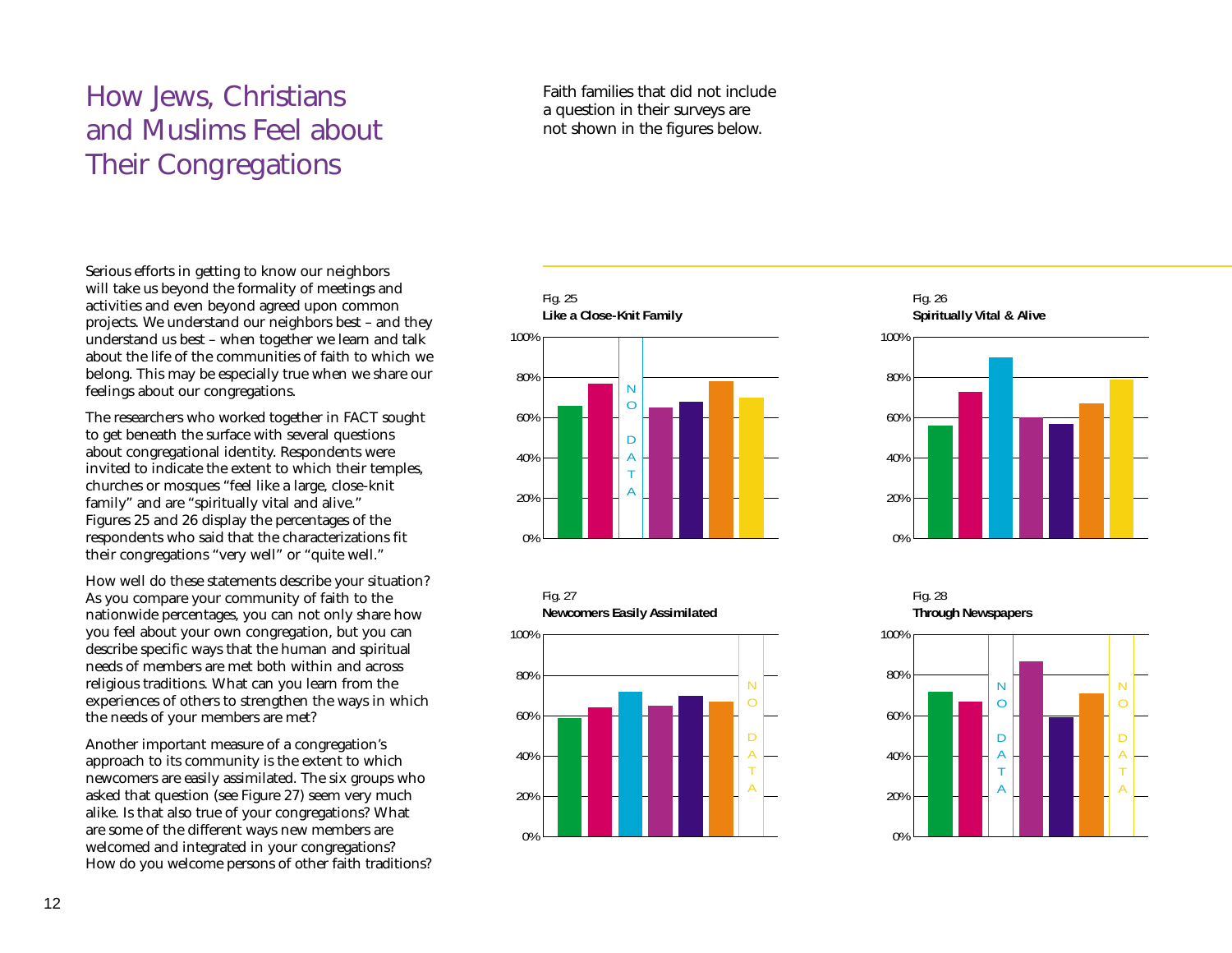Oldline Protestant Churches Roman Catholic Congregations **African American Churches** Reform and Conservative Temples **Corthodox Christian Churches Exangelical Protestant Groups Muslim Mosques** 









### How Churches, Temples and Mosques Reach Out to Newcomers

The public face that faith groups present to the community in which they are located is also very significant. It is one very important way in which those who attend temples, churches and mosques get to know or to be known by their neighbors.

The FACT researchers were interested in how the use of media – specifically newspapers, radio or television, and direct mail – correlated with the growth of congregations, and with the sense of well being or community identity of the temples, churches and mosques. Local newspapers are the most public ways in which all groups present themselves in their communities. The responses were actually quite similar from one group to another within all the media (see Figures 28, 29 and 30). Roman Catholic researchers included announcements to their parishioners in the direct mail category; this might have influenced the higher percentage reported.

Researchers also asked whether congregations used worship services or special programs to reach newcomers (Figures 31 and 32). It seems likely that liturgical churches, like Roman Catholics and Orthodox Christians, find it more difficult to design special services intended to attract non-members.

As you seek to know your neighbors better, you will be more conscious of the ways different groups use the media and reach out to newcomers.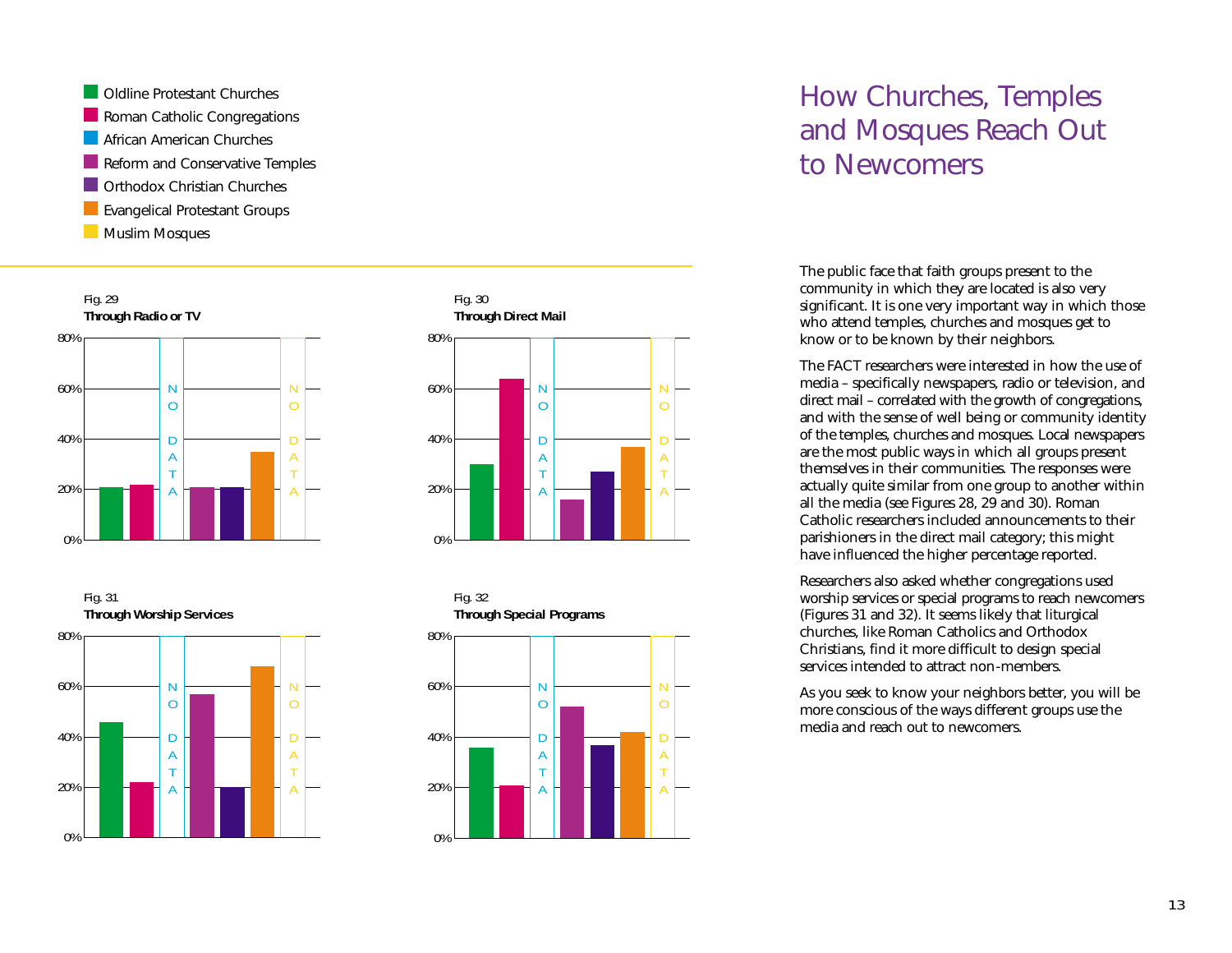### Professional Leadership: A Look at Rabbis, Ministers, Priests and Imams

Leadership in the various faith groups differs significantly. As we seek to understand the ways in which our neighbors worship and work, it is useful to know as much as possible about the religious leaders in the community: who they are, their backgrounds, and what is expected of them in their congregations.

Figure 33 displays a great deal of information about senior professional leaders of the faith groups. The percentage of these persons who serve full and part time is shown, along with the percentage of those who are "tent makers", i.e. also have some form of outside employment. (Roman Catholics did not include this question in their surveys because priests in most parishes are provided by the diocese or religious order. Catholic researchers had other sources of information and did not need this data.)

The three Protestant Christian communities provide an interesting contrast. For example, although the percentage of full time ministers or pastors is quite similar for Oldline, African American and Evangelical Protestants, the percentage that have outside jobs differs significantly. The percentage of part time clergy among Oldline Protestants perhaps reflects the large numbers of small congregations in rural or town and country settings.

As demonstrated by Figures 33 and 34, Reform and Conservative Jewish temples have both the highest percentage of full time clergy and professional leaders with the highest educational levels. These groups are, of course, smaller in total numbers but the percentages are significant. Evangelical and African American Protestants historically have looked for different experiences and preaching patterns when seeking clergy, although increasingly seminary education is regarded as important.

Roman Catholic researchers did not ask the question about education because required seminary training is provided by the church; Catholic scholars indicate that the typical parish priest has the equivalent of the master of divinity degree that was the basis for comparative data in Figure 34.

Although Muslim researchers did not ask this question, the majority of mosques are known to rely on part time professional leadership. For historic and cultural reasons, the training of imams is very different from that of Christian and Jewish clergy. (See **http://Macdonald.HartSem.edu**.)

The differences evident in Figures 33 and 34 and the historic patterns described above will stimulate good discussion as both lay and clergy members of the various faith groups seek to learn more and understand their neighbors better.

Faith families that did not include a question in their surveys are not shown in the figures below.



Part Time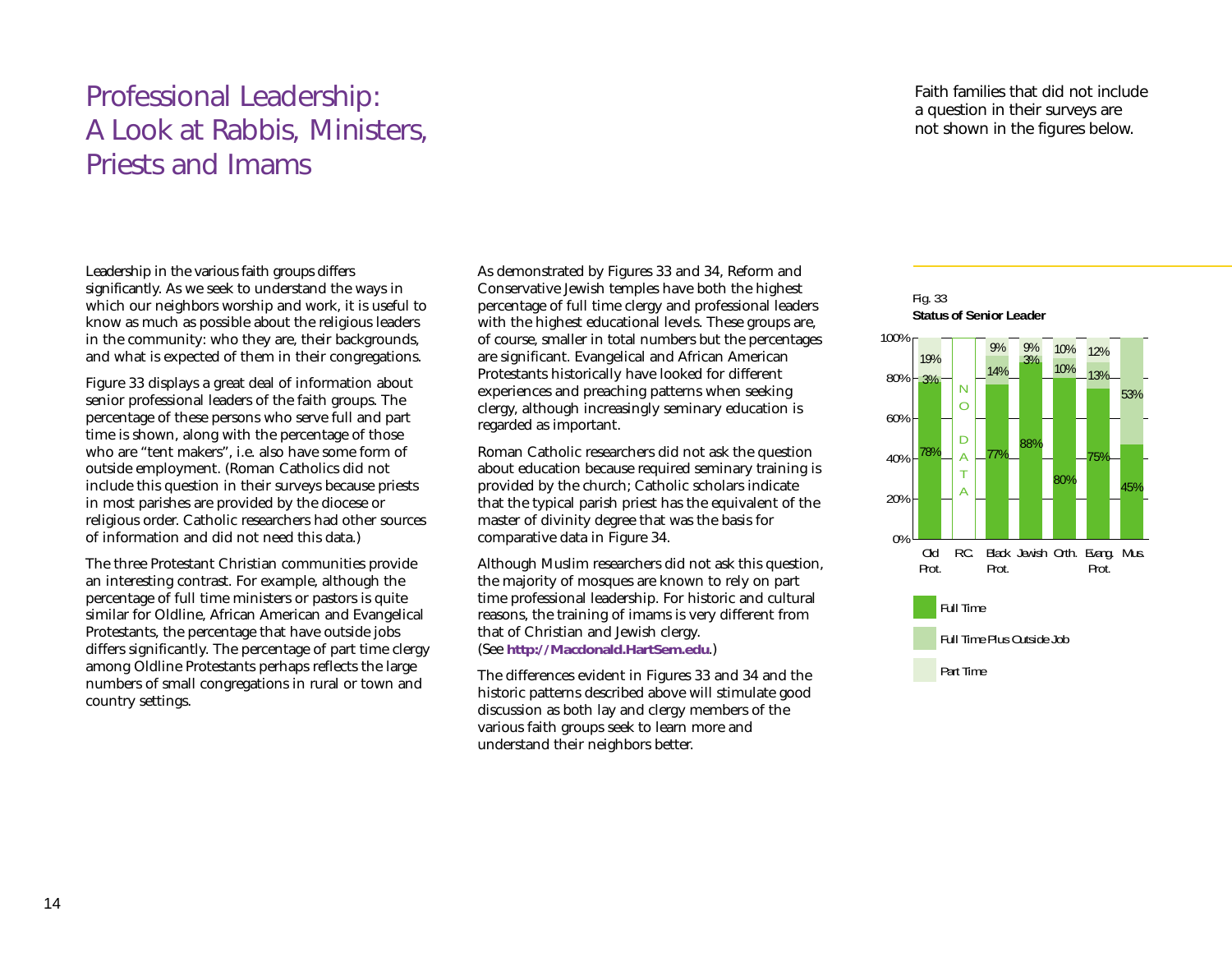Oldline Protestant Churches Roman Catholic Congregations **African American Churches** Reform and Conservative Temples **Corthodox Christian Churches Exangelical Protestant Groups Muslim Mosques** 









### Volunteer Leadership in Temples, Churches and Mosques

The roles that lay persons (i.e. non professional leaders) play within congregations is another interesting subject.

Figure 35 shows the percentage of regularly participating adults who currently hold volunteer leadership roles in congregations – tasks like serving on administrative committees, teaching children, youth or adults in educational programs, or leading outreach programs, etc.

The dramatic differences among the various faith groups are based largely on organizational patterns among the religious groups. Protestant churches, with numerous educational and other programs, have historically relied heavily on lay leadership. Catholic, Orthodox Christian and Muslim groups have traditionally had relatively fewer activities other than worship. Those patterns appear to be changing as educational programs are increasingly in the hands of trained lay leaders and as parishes, temples and mosques engage in social service efforts.

Researchers also were interested in the ease or difficulty of recruiting volunteers (Figure 36). The six groups that asked the question received strikingly similar results: "It's tough work, but we did it!"

As in the other sections of this report, the differences and similarities reflected among faith groups provide stimulating subjects for dialogue and conversation. Getting to know each other includes an understanding of the organizational patterns and the theological bases for the roles traditionally assigned to religious leaders and to the laity.

Additional information about the faith groups in this study, including links to nearly 200 denominational home pages, can be found at **www.FACT.HartSem.edu**, **www.HIRR.HartSem.edu**, and **http://Macdonald.Hartsem.edu**.